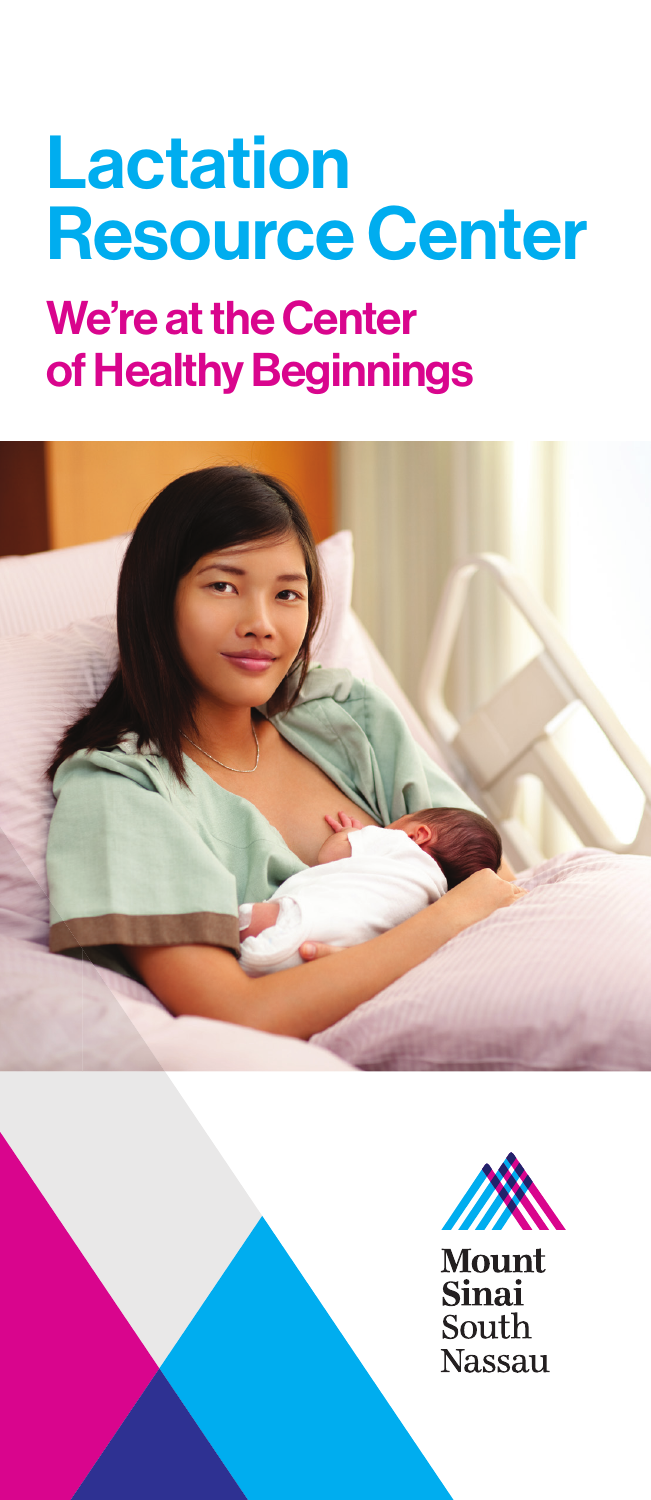## **Breastfeeding Benefits Aren't Just for Babies**

Besides the convenience associated with nursing a baby, breastfeeding offers long-term benefits for both baby and mom.

- According to the American Academy of Pediatrics, breast milk is the ideal food for infants.
	- It provides superior nutrition and immunological protection, while decreasing the risk of a number of acute and chronic diseases.
- Mothers who choose to nurse their infant benefit in many ways:
	- –Recent research demonstrates that breastfeeding may play a role in reducing a woman's risk for premenopausal breast cancer, ovarian cancer and osteoporosis.
	- –An additional advantage of breastfeeding an infant is the cost savings compared to formula feeding.

#### Mount Sinai South Nassau's Lactation Resource Center

Our professional team of International Board Certified Lactation Consultants (IBCLC) offers the knowledge and expertise to support the breastfeeding family in a variety of situations. An IBCLC is a professional who specializes in the clinical management of breastfeeding, and works under the direction of the United States Commission of Certifying Agencies.

Lactation Resources Support Line:

### 516-632-3466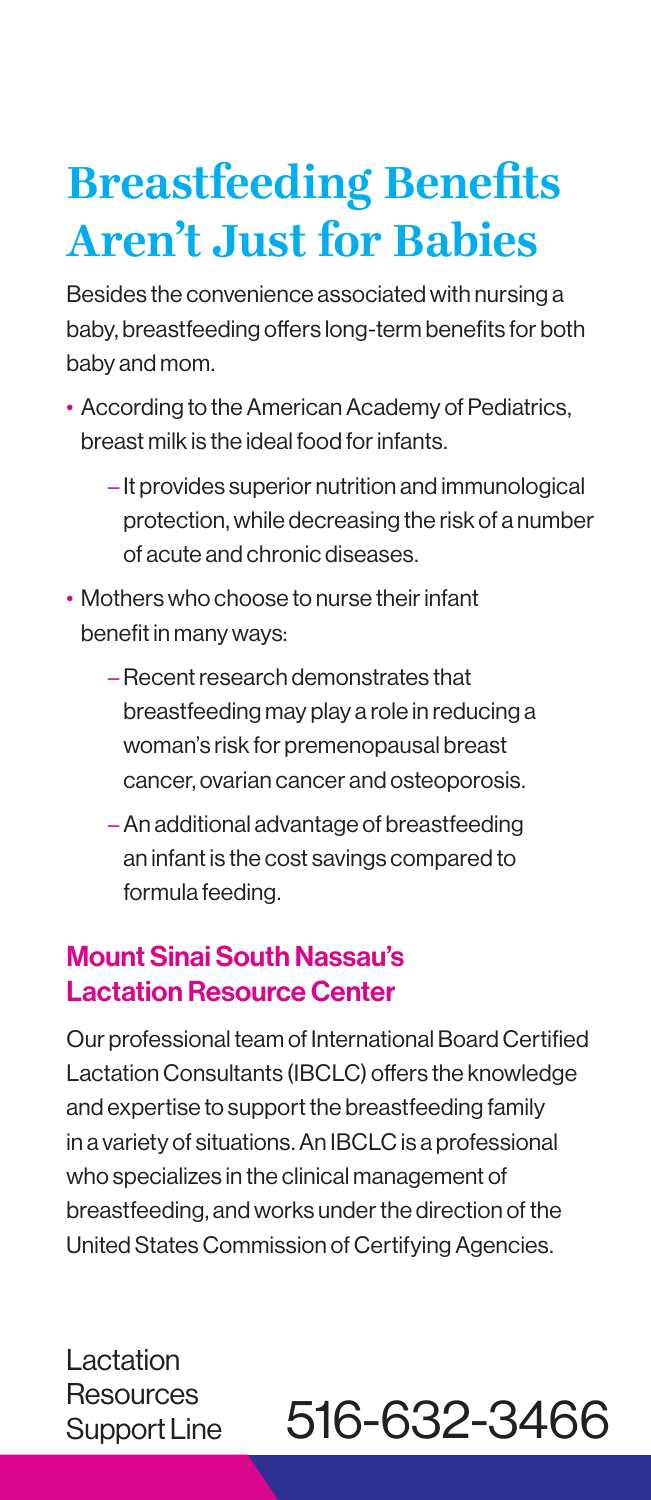

#### A Lactation Consultant can assist you before and after the arrival of your baby with:

- Prenatal & postpartum breastfeeding classes
- Concerns about previous breast surgery
- Concerns about prior breastfeeding difficulties
- Latch-on difficulty
- Nipple or breast pain
- Nursing your premature or adopted baby
- Breastfeeding your special needs baby (e.g. Down Syndrome, cleft lip/palate)
- Pumping and storing breast milk
- Breastfeeding twins and higher order multiples
- Returning to school or work

#### Designated Baby-Friendly USA 2016 - 2021



Mount Sinai South Nassau Center for New Beginnings has been awarded the prestigious International World Health Organization (WHO)/ United Nations Children's Fund's (UNICEF) "Baby-Friendly" Hospital

designation from Baby-Friendly USA, Inc. (BFUSA).

The "Ten Steps to Successful Breastfeeding" were developed by a team of global experts and consist of evidence-based practices that have been shown to increase breastfeeding initiation and duration. As a Baby-Friendly hospital, we adhere to the Ten Steps of Successful Breastfeeding.